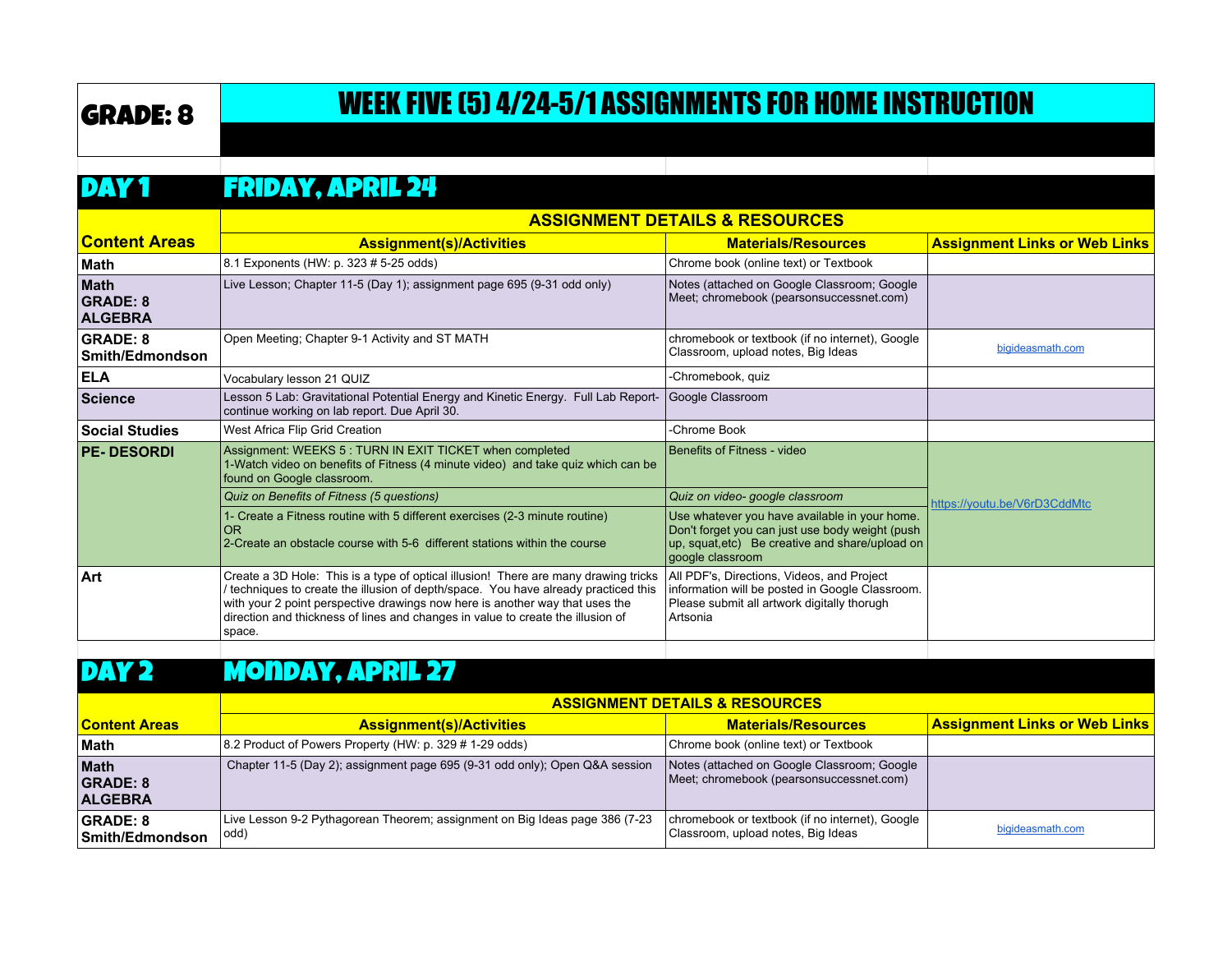| Google Slides 1: Essentials TEST                                                    |                                                                                                                                                                                                                                                                                                                                                                                                   |                                                                                                                                                                                                                                                                                                                                                                                                                                                                                                                                |
|-------------------------------------------------------------------------------------|---------------------------------------------------------------------------------------------------------------------------------------------------------------------------------------------------------------------------------------------------------------------------------------------------------------------------------------------------------------------------------------------------|--------------------------------------------------------------------------------------------------------------------------------------------------------------------------------------------------------------------------------------------------------------------------------------------------------------------------------------------------------------------------------------------------------------------------------------------------------------------------------------------------------------------------------|
| 2- TAKE THE TEST: Sign into AES and CLICK ON START MODULE TEST                      |                                                                                                                                                                                                                                                                                                                                                                                                   | https://learn.aeseducation.com/                                                                                                                                                                                                                                                                                                                                                                                                                                                                                                |
|                                                                                     |                                                                                                                                                                                                                                                                                                                                                                                                   | https://drive.google.com/open?<br>id=1xkNdWSq16NPEkprSYqNqanEZLMszTS<br>d3                                                                                                                                                                                                                                                                                                                                                                                                                                                     |
| Create a 3D Hole: This is a type of optical illusion! There are many drawing tricks | All PDF's, Directions, Videos, and Project                                                                                                                                                                                                                                                                                                                                                        |                                                                                                                                                                                                                                                                                                                                                                                                                                                                                                                                |
|                                                                                     | -"The Boy on the Wooden Box": Chapter 10 assignment-- Despite the fact that the<br>Jew including Leib and his family are free, they are still suffering many hardships.<br>Identify some of these hardships. Use quotes from the text and be sure to include<br>the citation (author's last name page number).<br>continue working on lab report. Due April 30.<br>West Africa Flip Grid Creation | -Chromebook, novel, assignment<br>Lesson 5 Lab: Gravitational Potential Energy and Kinetic Energy. Full Lab Report- Google Classroom<br>-Chrome Book<br>Please sign into Google Classroom (GCR) for complete directions, links, and information.<br><b>1-STUDY FOR TEST:</b> Click on the link or go to Google Classroom to review the study guide<br>FINISH ALL AES ASSIGNMENTS: UNIT 1: SANDWICH SLIDES, WORKSHEET, QUIZ UNIT 2: FAV PLACE SLIDES, WORKSHEET, QUIZ<br><b>GOOGLE SLIDES TEST STUDY GUIDE-------------&gt;</b> |

### DAY 3 TUESDAY, APRIL 28

|                                                  | <b>ASSIGNMENT DETAILS &amp; RESOURCES</b>                                                                                                                                                                                                                                                                              |                                                                                         |                                                                                            |
|--------------------------------------------------|------------------------------------------------------------------------------------------------------------------------------------------------------------------------------------------------------------------------------------------------------------------------------------------------------------------------|-----------------------------------------------------------------------------------------|--------------------------------------------------------------------------------------------|
| <b>Content Areas</b>                             | <b>Assignment(s)/Activities</b>                                                                                                                                                                                                                                                                                        | <b>Materials/Resources</b>                                                              | <b>Assignment Links or Web Links</b>                                                       |
| Math                                             | 8.2 Product of Powers Property (HW: p. 330 # 31-37)                                                                                                                                                                                                                                                                    | Chrome book (online text) or Textbook                                                   |                                                                                            |
| <b>Math</b><br><b>GRADE: 8</b><br><b>ALGEBRA</b> | Live Lesson; Chapter 11-6 Inverse Variation page 702 (9-29 odd)                                                                                                                                                                                                                                                        | Notes (attached on Google Classroom; Google<br>Meet; chromebook (pearsonsuccessnet.com) |                                                                                            |
| <b>GRADE: 8</b><br>Smith/Edmondson               | open session; 9-2 Pythagorean Theorem Activity                                                                                                                                                                                                                                                                         | chromebook or textbook (if no internet), Google<br>Classroom, upload notes, Big Ideas   | bigideasmath.com                                                                           |
| <b>ELA</b>                                       | -"The Boy on the Wooden Box" Epilogue: Read/listen to the chapter. Identify three<br>important events in the chapter. Be specific and detailed.                                                                                                                                                                        | -Chromebook, novel                                                                      | https://drive.google.<br>com/file/d/1C3pb5Vucpdyt1KJ33vz-<br>N3ccQ44KMK20/view?usp=sharing |
| <b>Science</b>                                   | Lesson 5 Lab: Gravitational Potential Energy and Kinetic Energy. Full Lab Report-<br>continue working on lab report. Due April 30.                                                                                                                                                                                     | Google Classroom                                                                        |                                                                                            |
| <b>Social Studies</b>                            | West Africa Flip Grid Share and Comment                                                                                                                                                                                                                                                                                | -Chrome Book                                                                            |                                                                                            |
| 801 Digital Arts                                 | Please sign into Google Classroom (GCR) for complete directions, links, and information.                                                                                                                                                                                                                               |                                                                                         |                                                                                            |
|                                                  | <b>GOOGLE SLIDES 1: ESSENTIALS TEST</b><br>1-STUDY FOR TEST: Click on the link or go to Google Classroom to review the study guide<br>2- TAKE THE TEST: Sign into AES and CLICK ON START MODULE TEST<br>FINISH ALL AES ASSIGNMENTS: UNIT 1: SANDWICH SLIDES, WORKSHEET, QUIZ UNIT 2: FAV PLACE SLIDES, WORKSHEET, QUIZ |                                                                                         | https://learn.aeseducation.com/                                                            |
|                                                  |                                                                                                                                                                                                                                                                                                                        | <b>GOOGLE SLIDES TEST STUDY GUIDE-------------&gt;</b>                                  | https://drive.google.com/open?<br>id=1xkNdWSg16NPEkprSYqNqanEZLMszTS                       |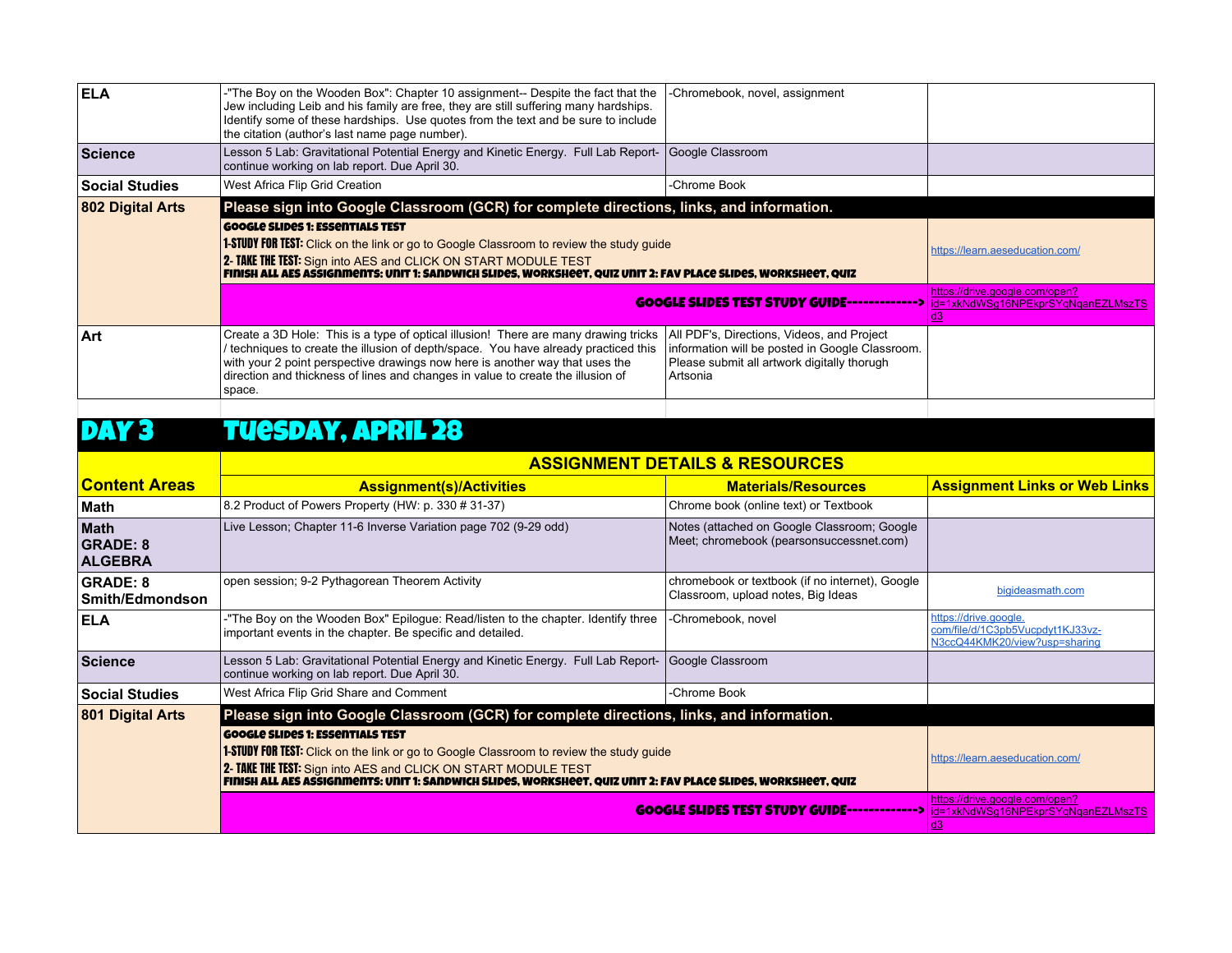| Fin Lit/Career<br>Readiness 802<br>lwk 5<br>DAY 4 | 802 This project will provide you the opportunity to use your entrepreneur skills,<br>creativity and passion for a business of your choice. So put on your thinking cap<br>and brainstorm ideas of what it would be like to begin your own business. You will<br>find all info in Fin Lit/Careers GC.<br><b>Wednesday, APRIL 29</b>                                                       | Chromebook and GC                                                                       |                                                                                                                  |
|---------------------------------------------------|-------------------------------------------------------------------------------------------------------------------------------------------------------------------------------------------------------------------------------------------------------------------------------------------------------------------------------------------------------------------------------------------|-----------------------------------------------------------------------------------------|------------------------------------------------------------------------------------------------------------------|
|                                                   | <b>ASSIGNMENT DETAILS &amp; RESOURCES</b>                                                                                                                                                                                                                                                                                                                                                 |                                                                                         |                                                                                                                  |
| <b>Content Areas</b>                              | <b>Assignment(s)/Activities</b>                                                                                                                                                                                                                                                                                                                                                           | <b>Materials/Resources</b>                                                              | <b>Assignment Links or Web Links</b>                                                                             |
| <b>Math</b>                                       | 8.3 Quotient of Powers Property (HW: p. 335 # 1-19 odds)                                                                                                                                                                                                                                                                                                                                  | Chrome book (online text) or Textbook page<br>192                                       |                                                                                                                  |
| Math<br><b>GRADE: 8</b><br><b>ALGEBRA</b>         | Live Lesson (Day 1) Chapter 11-7 Graphing Rational Functions; Assignment: page<br>710 (8-23 ALL)                                                                                                                                                                                                                                                                                          | Notes (attached on Google Classroom; Google<br>Meet; chromebook (pearsonsuccessnet.com) |                                                                                                                  |
| <b>GRADE: 8</b><br>Smith/Edmondson                | Live Lesson; Chapter 9.3 Finding Cube Roots on Big Ideas; assignment on big<br>ideas page 393 (7-29 odd only)                                                                                                                                                                                                                                                                             | chromebook or textbook (if no internet), Google<br>Classroom, upload notes, Big Ideas   | bigideasmath.com                                                                                                 |
| <b>ELA</b>                                        | -"The Boy on the Wooden Box" Epilogue assignment: Leib's life changed<br>dramatically once he arrived in the United States but his experiences during the<br>Holocaust continued to affect him. Locate examples of how his 6 years of<br>persecution made a lasting impact on his life. Use quotes from the text and be sure<br>to include the citation (author's last name page number). | -Chromebook, novel, assignment                                                          |                                                                                                                  |
| Science                                           | Lesson 5 Lab: Gravitational Potential Energy and Kinetic Energy. Full Lab Report-<br>continue working on lab report. Due April 30.                                                                                                                                                                                                                                                        | Google Classroom                                                                        |                                                                                                                  |
| <b>Social Studies</b>                             | Introduction to Medieval Times-LIVE discussion; Feudalism in the Middle Ages                                                                                                                                                                                                                                                                                                              | -Chrome Book                                                                            |                                                                                                                  |
| Spanish (802)                                     | Review Spanish regular, present-tense, verb conjugations for AR, ER, and IR<br>verbs                                                                                                                                                                                                                                                                                                      | previous week's notes, Google Classroom<br>Assignment                                   | https://docs.google.<br>com/presentation/d/13SLG5CJmvyJlr<br>EgMMZ4ohPmAhEBG37INE4WE85<br>WBsKM/edit?usp=sharing |
| <b>Fin Lit/Career</b><br>Readiness 801<br>lwk 5   | 801 This project will provide you the opportunity to use your entrepreneur skills,<br>creativity and passion for a business of your choice. So put on your thinking cap<br>and brainstorm ideas of what it would be like to begin your own business. You will<br>find all info in Fin Lit/Careers GC.                                                                                     | Chromebook and GC                                                                       |                                                                                                                  |
| TAG <sub>8</sub>                                  | Gender Equality Project: Assignment #2: Week 5: Focus on Maya Angelou                                                                                                                                                                                                                                                                                                                     | Posted on Google Classroom                                                              | https://docs.google.<br>com/document/d/1e9lroy8QcQn5XqSjGDhTR<br>ujy5qnd3juZ8lCsg1h2ful/edit?usp=sharing         |

### DAY 5 THURSDAY, APRIL 30

|                                           | <b>ASSIGNMENT DETAILS &amp; RESOURCES</b>                                                                                   |                                                                                         |                                      |
|-------------------------------------------|-----------------------------------------------------------------------------------------------------------------------------|-----------------------------------------------------------------------------------------|--------------------------------------|
| <u><b>Content Areas</b></u>               | <b>Assignment(s)/Activities</b>                                                                                             | <b>Materials/Resources</b>                                                              | <b>Assignment Links or Web Links</b> |
| <b>Math</b>                               | $\vert$ 8.3 Quotient of Powers Property (HW: p. 335 # 21-31)                                                                | Chrome book (online text) or Textbook                                                   |                                      |
| Math<br><b>GRADE: 8</b><br><b>ALGEBRA</b> | Open Session for questions and review: (Day 2) Chapter 11-7 Graphing Rational<br>Functions; Assignment: page 710 (8-23 ALL) | Notes (attached on Google Classroom; Google<br>Meet; chromebook (pearsonsuccessnet.com) |                                      |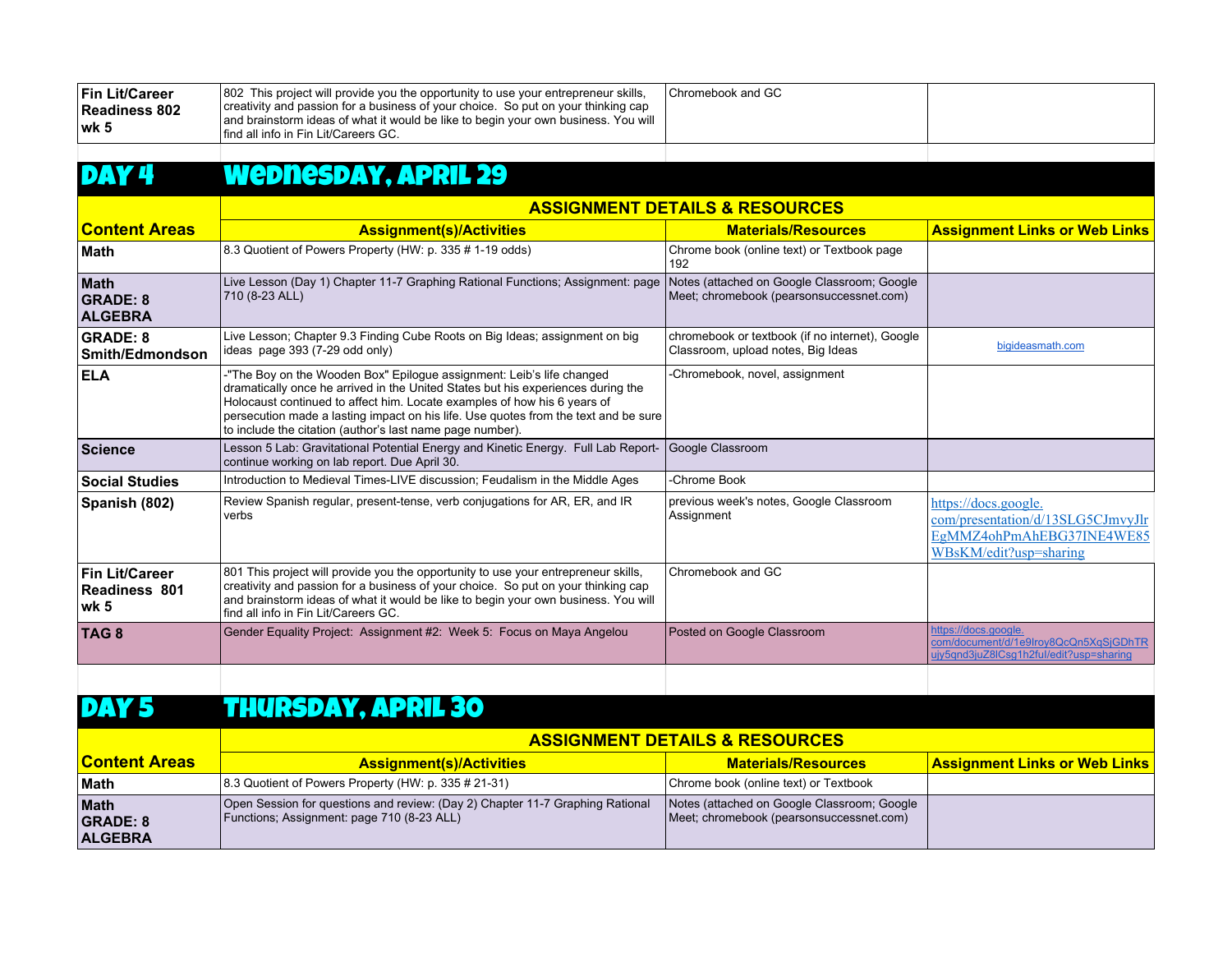| <b>GRADE: 8</b><br>Smith/Edmondson | Open Session; 9-3 Activity and ST Math                                                                                                                                                                                                                                                             | chromebook or textbook (if no internet), Google<br>Classroom, upload notes, Big Ideas | bigideasmath.com                                                                                                 |
|------------------------------------|----------------------------------------------------------------------------------------------------------------------------------------------------------------------------------------------------------------------------------------------------------------------------------------------------|---------------------------------------------------------------------------------------|------------------------------------------------------------------------------------------------------------------|
| <b>ELA</b>                         | The Boy on the Wooden Box chapters 8-Epilogue quiz. You may use your<br>resources when taking this quiz. Resources include your important events in each<br>chapter, assignments for each chapter, and your book. This is a quiz, so please<br>work independently. LIVE LESSON REVIEW at 11:00 am. | -Chromebook, quiz, resources (notes,<br>assignment, novel)                            |                                                                                                                  |
| <b>Science</b>                     | <b>LAB 5 DUE TODAY.</b> Lesson 5 Lab: Gravitational Potential Energy and Kinetic<br>Energy. Full Lab Report-continue working on lab. report.                                                                                                                                                       | Google Classroom                                                                      |                                                                                                                  |
| <b>Social Studies</b>              | Charlemagne                                                                                                                                                                                                                                                                                        | -Chrome Book                                                                          |                                                                                                                  |
| Spanish (801)                      | Continue ER / IR Verb Conjugation practice                                                                                                                                                                                                                                                         | -Chrome Book, attached notes and assignment<br>(link)                                 | https://docs.google.<br>com/document/d/1DnNkWyhgD_qB00KQIAW<br>GW1CVuchR98fnOjbJafGRa3E/edit?<br>usp=sharing     |
| Spanish (801)                      | Review Spanish regular, present-tense, verb conjugations for AR, ER, and IR<br>verbs                                                                                                                                                                                                               | previous week's notes, Google Classroom<br>Assignment                                 | https://docs.google.<br>com/presentation/d/13SLG5CJmvyJlr<br>EgMMZ4ohPmAhEBG37INE4WE85<br>WBsKM/edit?usp=sharing |
| <b>Music (802)</b>                 | 1. Watch the slide presentation on American music throughout history, and<br>complete the American Music timeline. Use a different color font to complete the<br>timeline. 2. Note naming exercise. Follow the directions on Google Classroom<br>exactly as they are written!                      | Chromebooks, Google Classroom                                                         |                                                                                                                  |
| TAG <sub>8</sub>                   | Gender Equality Project: Assignment #2: Week 5: Focus on Maya Angelou                                                                                                                                                                                                                              | Posted on Google Classroom                                                            | https://docs.google.<br>com/document/d/1e9lroy8QcQn5XqSjGDhTR<br>ujy5qnd3juZ8lCsq1h2ful/edit?usp=sharing         |
|                                    |                                                                                                                                                                                                                                                                                                    |                                                                                       |                                                                                                                  |

## DAY 6 FRIDAY, MAY 1

|                                                  | <b>ASSIGNMENT DETAILS &amp; RESOURCES</b>                                                                                                                                  |                                                                                         |                                      |
|--------------------------------------------------|----------------------------------------------------------------------------------------------------------------------------------------------------------------------------|-----------------------------------------------------------------------------------------|--------------------------------------|
| <u> Content Areas</u>                            | <b>Assignment(s)/Activities</b>                                                                                                                                            | <b>Materials/Resources</b>                                                              | <b>Assignment Links or Web Links</b> |
| ∣Math                                            |                                                                                                                                                                            |                                                                                         |                                      |
| <b>Math</b><br><b>GRADE: 8</b><br><b>ALGEBRA</b> | SEL Day! Open Q&A Session; ST Math Minutes DUE TODAY                                                                                                                       | Notes (attached on Google Classroom; Google<br>Meet; chromebook (pearsonsuccessnet.com) |                                      |
| <b>GRADE: 8</b><br><b>Smith/Edmondson</b>        | SEL Day! Open Q&A Session; ST Math Minutes DUE TODAY                                                                                                                       | chromebook or textbook (if no internet), Google<br>Classroom, upload notes, Big Ideas   | bigideasmath.com                     |
| Reading                                          |                                                                                                                                                                            |                                                                                         |                                      |
| Writing                                          |                                                                                                                                                                            |                                                                                         |                                      |
| Science                                          | <b>SEL Day</b>                                                                                                                                                             | Google Classroom                                                                        |                                      |
| <b>Social Studies</b>                            | SEL Day                                                                                                                                                                    | -Chrome Book                                                                            |                                      |
| <b>PE-DESORDI</b>                                | Assignment: WEEKS 5 : TURN IN EXIT TICKET when completed<br>1-Watch video on benefits of Fitness (4 minute video) and take quiz which can be<br>found on Google classroom. | Benefits of Fitness - video                                                             |                                      |
|                                                  | Quiz on Benefits of Fitness (5 questions)                                                                                                                                  | Quiz on video- google classroom                                                         | https://voutu.be/V6rD3CddMtcl        |